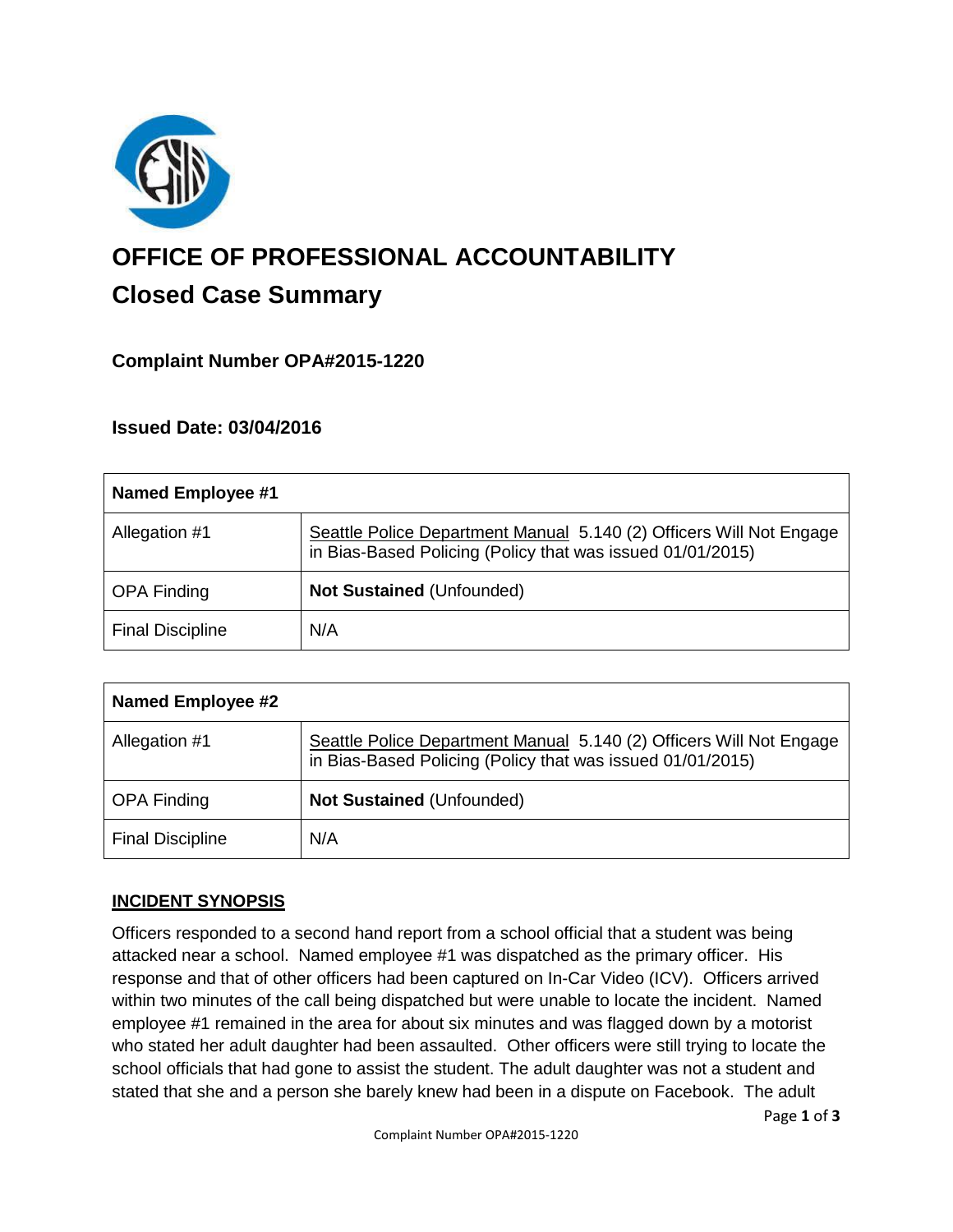daughter had been on a metro bus when she saw the female subject from Facebook in the back of the bus. The female subject wanted to fight her and pulled out a taser and began to shock her and struck her several times. The bus driver told the female subject to get off the bus. The adult daughter called her mother and her mother picked her up. They saw the female subject at a bus stop and the adult daughter reported that she sprayed the female subject with mace. The adult daughter wanted the female subject charged with assault.

# **COMPLAINT**

The complainant stated she did not agree with named employee #1's decision when he failed to arrest the female subject who threatened and assaulted her daughter on a Metro Bus with a Taser. She also stated she did not agree with named employee #2 when he told her that "they couldn't do anything about it." The complainant alleges nothing was done because the incident was "black on black" violence.

# **INVESTIGATION**

The OPA investigation included the following actions:

- 1. Review of the complaint email
- 2. Interview of the complainant
- 3. Search for and review of all relevant records and other evidence
- 4. Interview of SPD employees

# **ANALYSIS AND CONCLUSION**

The OPA investigation showed that King County Metro Transit Police arrived to assist named employee #1 with his investigation of this incident. Named employee #1 reported to OPA that he was told that there was no video equipment on the involved bus. The bus driver was identified, but even several hours later, the driver could not be reached by cell phone as she was reported to be still operating the bus. No witnesses to the encounter on the bus were located. After the adult daughter showed named employee #1 some of the female subject's Facebook postings, he was able to determine the female subject's identity. He requested that officers respond to her Seattle address and they located the female subject. Named employee #1 responded and interviewed the female subject. The female subject reported that the adult daughter had approached her on the bus and she said that she did not want to argue over the issue. She said the she felt threatened and took out her taser to spark it at the adult daughter. The adult daughter knocked the taser out of her hand and then they got into a fight on the bus. She got off the bus to wait for the next one. The female subject stated that the adult daughter, her mother and her sister stopped at the bus stop, where the mother got out and insisted that her adult daughter use a crow bar to hit the female subject. The female subject said that instead the adult daughter sprayed her with mace. The adult daughter and her sister got into a fight with the female subject. The female subject got onto the next bus when it pulled up and